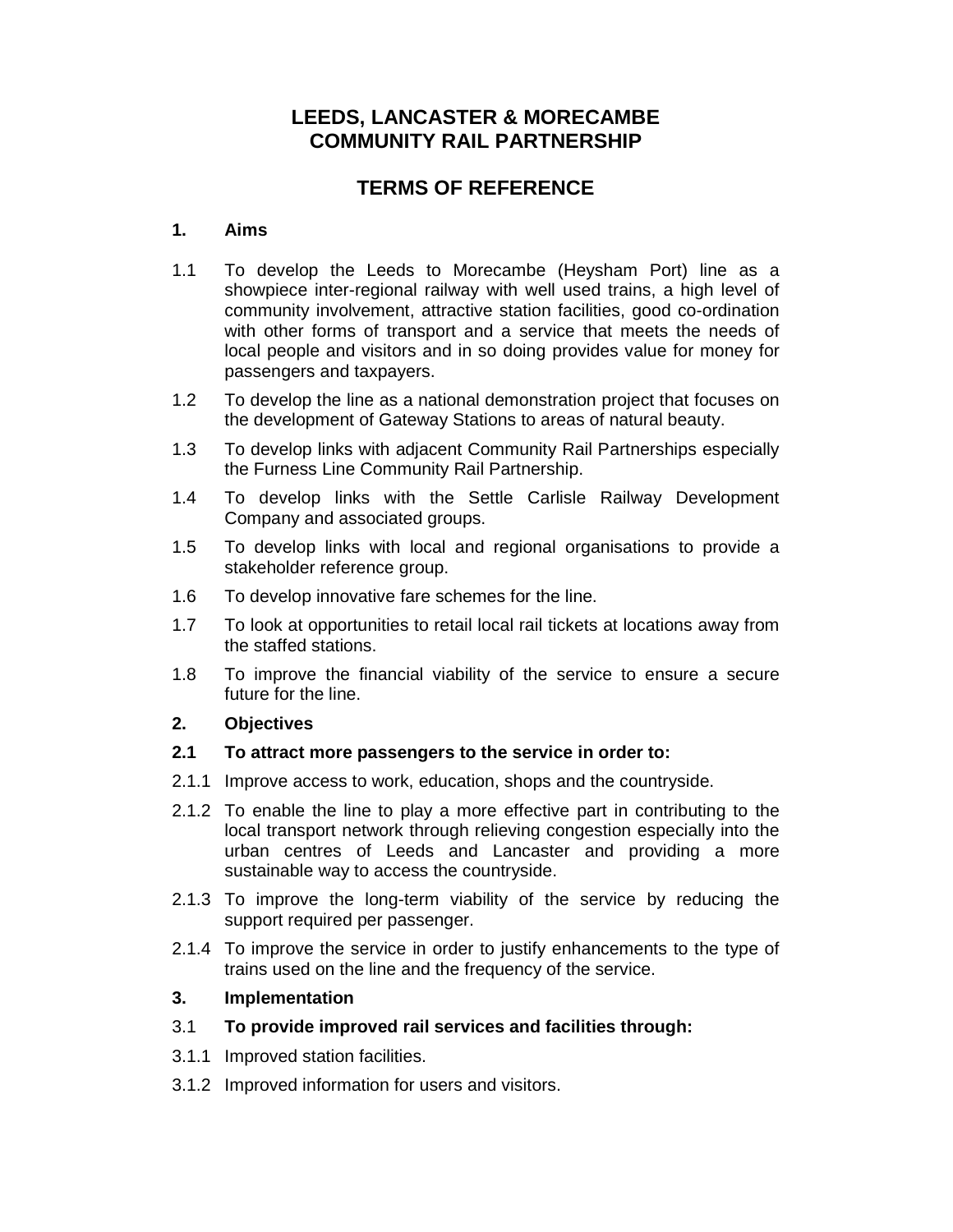- 3.1.3 Improved train connections at the key stations of Lancaster & Leeds and also at Skipton and Carnforth.
- 3.1.4 Improved park and ride facilities.
- 3.1.5 Improved quality of rolling stock.
- 3.1.6 Improved service frequencies.
- 3.1.7 Improved journey times
- 3.1.8 New station facilities where appropriate.
- 3.1.9 Develop stations as gateways to the local community.
- 3.1.10 Improve walking routes between stations and their hinterland.
- 3.2 All projects will be assessed through the development of an appropriate Business Case or Market Assessment and where funds are likely to be available for implementation.

### 3.3 **Sustainable Development**

- 3.3.1 To develop links with regeneration and tourism agencies in the corridor to ensure that the railway is at the heart of sustainable development strategies. This may include:
- 3.3.2 Links with the housing market renewal.
- 3.3.3 Links with environmental projects.
- 3.3.4 Encouraging community enterprise along the line.
- 3.3.5 Links with tourism initiatives.

## 3.4 **Community Involvement**

- 3.4.1 To encourage community participation, particularly at stations.
- 3.4.2 To support and encourage the work of line user groups.
- 3.4.3 To establish and support 'station partnerships' wherever possible.
- 3.4.4 To encourage community art initiatives at stations and on the train.
- 3.4.5 To develop links with local schools and colleges.
- 3.4.6 To encourage local railway staff involvement in the CRP.
- 3.4.7 To involve local and regional organisations in informing the work of the partnership through the development of a stakeholder reference group.

#### 3.5 **Landscape**

3.5.1 To develop the railway as a means of accessing the natural landscape, country parks and other recreational facilities.

## 3.6 **Communication**

3.6.1 To develop a website jointly with Community Rail Lancashire.

#### **4. Partnership Area**

4.1 The partnership will cover the railway line between Skipton and Morecambe (Heysham Port) and the rail service between Leeds and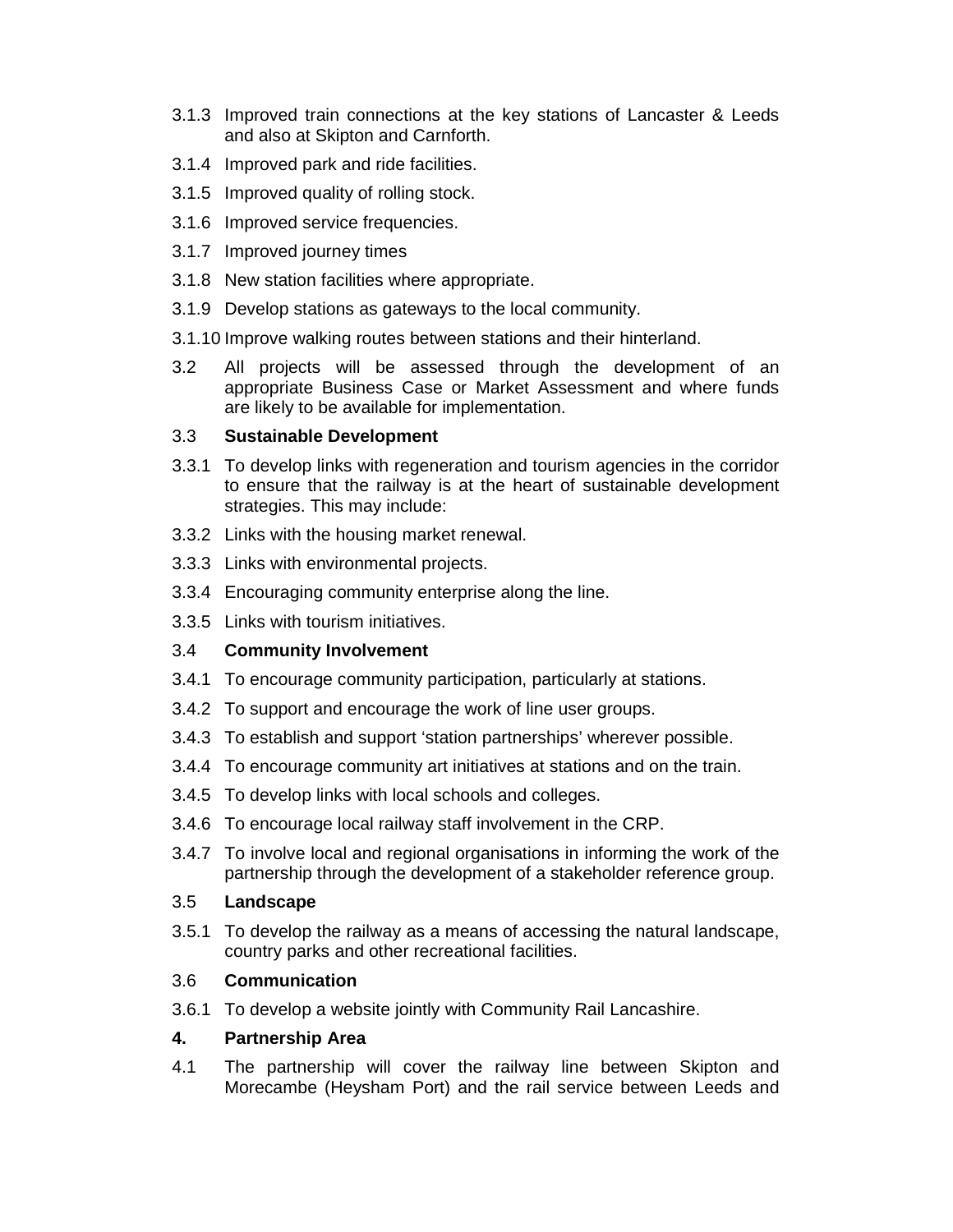Morecambe. The communities of Skipton, Bentham Carnforth and Morecambe will form the core area.

4.2 The Leeds, Lancaster & Morecambe Community Rail Partnership will work closely with Community Rail Lancashire and other Community Rail Partnerships.

## **5. Management of the Community Rail Partnership**

#### **5.1 Management Group**

The Leeds, Lancaster & Morecambe CRP is a company limited by guarantee and has ten appointed directors who form the core management group:

- **Graham North** North Yorkshire County Council (also representing West Yorkshire Combined Transport Authority by arrangement)
- **Richard Watts** Lancashire County Council
- **Pete Myers** Northern Rail
- **David Bousfield** Lancaster, Morecambe & District Rail User **Group**
- **Richard Rollins**  Lancaster & Skipton Rail User Group
- **Rod Tickner** Aire Valley Rail User Group
- **Drew Haley**  Settle Carlisle Development Company
- **Jim Trotman**  Furness Line & Lakes Line Community Rail **Partnerships**
- **Gerald Townson**  Friends of Bentham Station

**Other Bodies** - representatives to be nominated by the named body

- 1 representative from Virgin East Coast trains
- 1 representative from Craven District Council
- 1 representative from Lancaster City Council
- 1 representative from Network Rail
- Other representatives may be invited to join the group
- 5.1.1 The Community Rail Partnership Officer will form an ex officio member of the Partnership.
- 5.1.2 Lancashire Community Rail Development Officer will form an ex officio member of the Partnership.
- 5.1.3 A Company Secretary will be appointed by the directors and will form an ex officio member of the group.
- 5.1.4 A representative from both the Association of Community Rail Partnerships and the Department for Transport may attend as an ex officio members of the group.

#### 5.2 **Remit**

• To set and guide the strategic framework for the development of the Leeds to Morecambe (Heysham Port) railway line.